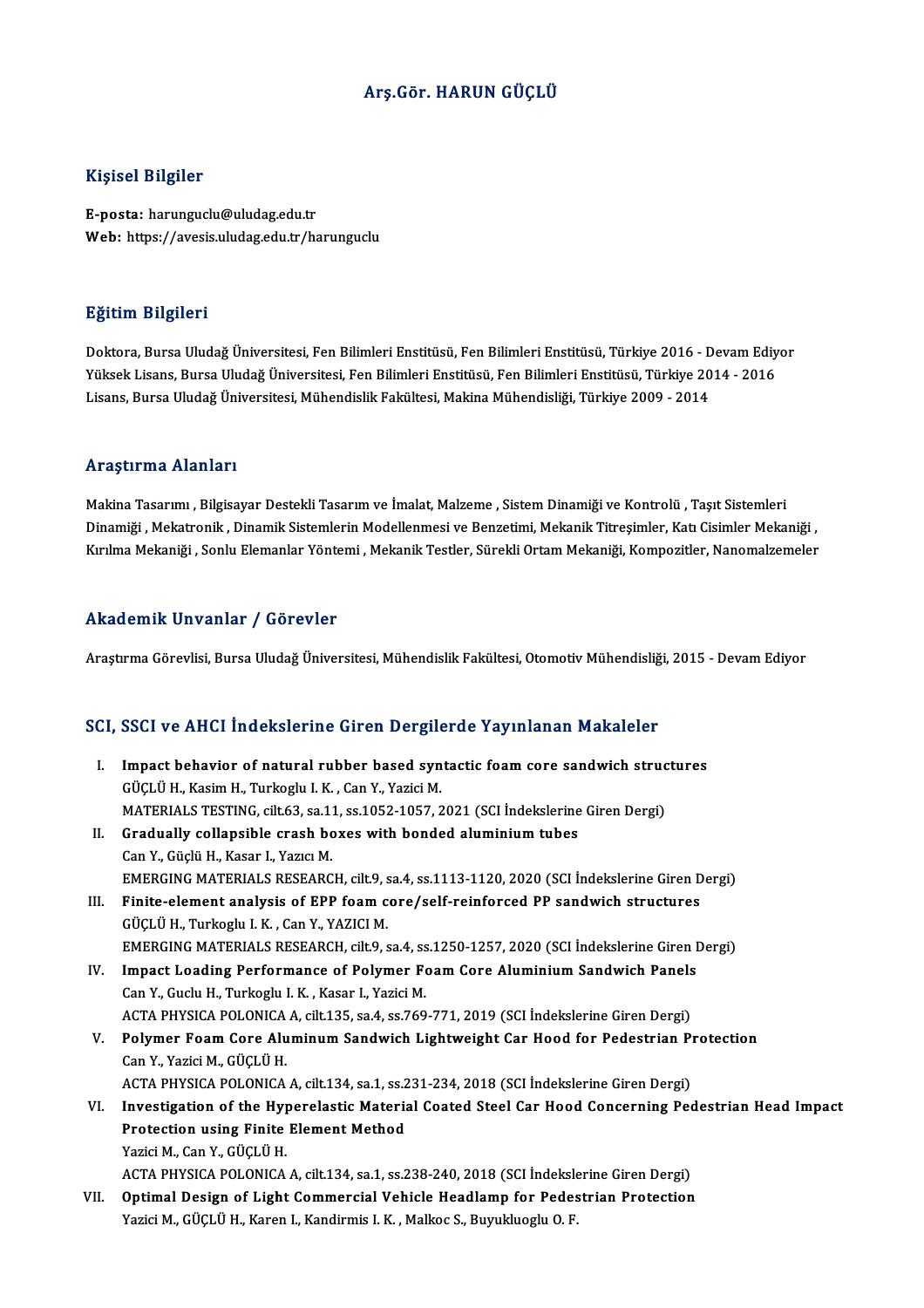ACTA PHYSICA POLONICA A, cilt.130, sa.1, ss.262-265, 2016 (SCI İndekslerine Giren Dergi)

### Diğer Dergilerde Yayınlanan Makaleler

- Iger Dergilerde Yayınlanan Makaleler<br>I. Open-Hole Tensile Experiments of Thermoplastic Composite Laminates and Finite Element Analysis<br>Özer H. Kurtulus O. Cüclü H. Tes M. Vezer M. orgiler de Tay Intendir Francisco.<br>Open-Hole Tensile Experiments of Thern<br>Özer H., Kurtuluş O., Güçlü H., Taş M., Yazıcı M. Open-Hole Tensile Experiments of Thermoplastic Composite Laminates and Finite Element Analysis<br>Özer H., Kurtuluş O., Güçlü H., Taş M., Yazıcı M.<br>International Journal of Computational and Experimental Science and Engineeri Özer H., Kurtuluş O., Güçlü H., Taş M., Yazıcı M.<br>International Journal of Computational and Ex<br>2017 (Diğer Kurumların Hakemli Dergileri) International Journal of Computational and Experimental Science and Engineering (IJCESEN), cilt.3, sa.1, s<br>2017 (Diğer Kurumların Hakemli Dergileri)<br>II. Finite Element Analysis of Impact Loaded Polymer Composites Side Door
- II. Finite Element Analysis of Impact Loaded Polymer Composites Side Door Anti-intrusion Bar<br>Yazıcı M., Türkoğlu İ.K. , Karen İ., Güçlü H., Somyak C. Finite Element Analysis of Impact Loaded Polymer Composites Side Door Anti-intrusion Bar<br>Yazıcı M., Türkoğlu İ. K. , Karen İ., Güçlü H., Somyak C.<br>International Journal of Automation,Mechatronics Robotics, cilt.3, sa.1, ss Yazıcı M., 1<br>Internation<br>Dergileri)<br>Numanias International Journal of Automation, Mechatronics Robotics, cilt.3, sa.1, ss.50-55, 2016 (Diğe:<br>Dergileri)<br>III. Numerical Analysis of Light Commercial Vehicle Headlamp for Pedestrian Safety<br>VAZICI M. CÜCLÜ H. KAREN İ. TÜRK
- Dergileri)<br>Numerical Analysis of Light Commercial Vehicle Headlamp fo<br>YAZICI M., GÜÇLÜ H., KAREN İ., TÜRKOĞLU İ. K. , SALİM Y., SERTAÇ M.<br>International Journal of Natural and Engineering Sciences, silt 9, se 3 . International Journal of Natural and Engineering Sciences, cilt.9, sa.2, ss.34-38, 2015 (Diğer Kurumların Hakemli<br>Dergileri) YAZICI M., GÜÇLÜ H., KAREN İ., TÜRKOĞLU İ. K. , SALİM Y., SERTAÇ M.

### Kitap & Kitap Bölümleri

Itap & Kitap Bölümleri<br>I. Predicting Damage Behavior of Self-Healing Sandwich Panels: Computational Modeling<br>Marie M. Güclü H. Deliktes P y & Hitap Dorumor<br>Predicting Damage Behavi<br>Yazıcı M., Güçlü H., Deliktaş B.<br>Handbook of Damage Mosbar Predicting Damage Behavior of Self-Healing Sandwich Panels: Computational Modeling<br>Yazıcı M., Güçlü H., Deliktaş B.<br>Handbook of Damage Mechanics:Nano to Macro Scale for Materials and Structures, Voyiadjis G.Z., Editör, Spr Yazıcı M., Güçlü H., Deliktaş B.<br>Handbook of Damage Mechani<br>Nature, Zug, ss.197-211, 2022

# Nature, Zug, ss.197-211, 2022<br>Hakemli Kongre / Sempozyum Bildiri Kitaplarında Yer Alan Yayınlar

- akemli Kongre / Sempozyum Bildiri Kitaplarında Yer Alan Yayınlar<br>I. Performance of Blast Loaded Thermoplastic Composite Ultra-light Sandwich Panels<br>Cöclü H. Mation P. Can Y. Yarısı M SINI ROLLETT COMPOSTUM SINI<br>Performance of Blast Loaded Tl<br>Güçlü H., Matyar B., Can Y., Yazıcı M.<br>9th INTEDNATIONAL CONFERENCE Performance of Blast Loaded Thermoplastic Composite Ultra-light Sandwich Panels<br>Güçlü H., Matyar B., Can Y., Yazıcı M.<br>8th INTERNATIONAL CONFERENCE ON COMPUTATIONAL AND EXPERIMENTAL SCIENCE AND ENGINEERING<br>(ICCEEEN 2021), Güçlü H., Matyar B., Can Y., Yazıcı M.<br>8th INTERNATIONAL CONFERENCE ON COMPUTATIONAL AND EXPERIMENTAL SCIENCE AND ENGINEERING<br>(ICCESEN-2021), Antalya, Türkiye, 27 - 31 Ekim 2021, ss.1
- II. Functionally Graded Syntactic Foam Core Sandwich Materials Under Blast and Impact Loading Türkoğlu İ.K. ,ÖzerH.,GüçlüH.,CanY.,YazıcıM. Functionally Graded Syntactic Foam Core Sandwich Materials Under Blast and Impact Loading<br>Türkoğlu İ. K. , Özer H., Güçlü H., Can Y., Yazıcı M.<br>8th INTERNATIONAL CONFERENCE ON COMPUTATIONAL AND EXPERIMENTAL SCIENCE AND ENG Türkoğlu İ. K. , Özer H., Güçlü H., Can Y., Yazıcı M.<br>8th INTERNATIONAL CONFERENCE ON COMPUTATIONAL .<br>(ICCESEN-2021), Antalya, Türkiye, 27 - 31 Ekim 2021, ss.2<br>REREORMANCE OE AUVETIC CORE 3D RRINTED SAN 8th INTERNATIONAL CONFERENCE ON COMPUTATIONAL AND EXPERIMENTAL SCIENCE AND ENGINEERING<br>(ICCESEN-2021), Antalya, Türkiye, 27 - 31 Ekim 2021, ss.2<br>III. PERFORMANCE OF AUXETIC CORE 3D PRINTED SANDWICH STRUCTURES UNDER ACOUSTI
- (ICCESEN-2021),<br>PERFORMANCE<br>SHOCK WAVES PERFORMANCE OF AUXETIC (<br>SHOCK WAVES<br>Türkoğlu İ.K. , Güçlü H., Yazıcı M.<br>MECHCOMP7 - 7th International

SHOCK WAVES<br>Türkoğlu İ. K. , Güçlü H., Yazıcı M.<br>MECHCOMP7 - 7th International Conference on Mechanics of Composites, Porto, Portekiz, 1 - 03 Eylül 2021, cilt.1, Türkoğlu İ.<br>MECHCOM<br>sa.1, ss.18<br>Evnonima MECHCOMP7 - 7th International Conference on Mechanics of Composites, Porto, Portekiz, 1 - 03 E<br>sa.1, ss.18<br>IV. Experimental Investigation Of The Behavior Of Sandwich Panels under Shock Loading<br>Varia M. Can Y. Özen H. Güelü

# sa.1, ss.18<br><mark>Experimental Investigation Of</mark><br>Yazıcı M., Can Y., Özer H., Güçlü H.<br>7 th International Conference en

IV. Experimental Investigation Of The Behavior Of Sandwich Panels under Shock Loading<br>Yazıcı M., Can Y., Özer H., Güçlü H.<br>7 th International Conference on Computational and Experimental Science and Engineering, Antalya, T Yazıcı M., Can Y., Özer H., G.<br>7 th International Conferen<br>25 Ekim 2020, cilt.1, ss.84<br>Finite Flement Analysia 7 th International Conference on Computational and Experimental Science and Engineering, Antalya, Türkiye<br>25 Ekim 2020, cilt.1, ss.84<br>V. Finite Element Analysis on Flexural Behavior of EPP Foam Core Self-Reinforced Polypro

25 Ekim 2020, cilt.1, ss.84<br>Finite Element Analysis on Flexural<br>Thermoplastic Sandwich Structures Finite Element Analysis on Flexural<br>Thermoplastic Sandwich Structures<br>Güçlü H., Türkoğlu İ. K. , Can Y., Yazıcı M.<br>4th INTERNATIONAL CONEERENCE ON

Thermoplastic Sandwich Structures<br>Güçlü H., Türkoğlu İ. K. , Can Y., Yazıcı M.<br>6th INTERNATIONAL CONFERENCE ON COMPUTATIONAL AND EXPERIMENTAL SCIENCE AND ENGINEERING<br>(ICCESEN 2019), Antalya Türkiya 22, 27 Ekim 2019 gilt 1, Güçlü H., Türkoğlu İ. K. , Can Y., Yazıcı M.<br>6th INTERNATIONAL CONFERENCE ON COMPUTATIONAL AND EX<br>(ICCESEN-2019), Antalya, Türkiye, 23 - 27 Ekim 2019, cilt.1, ss.195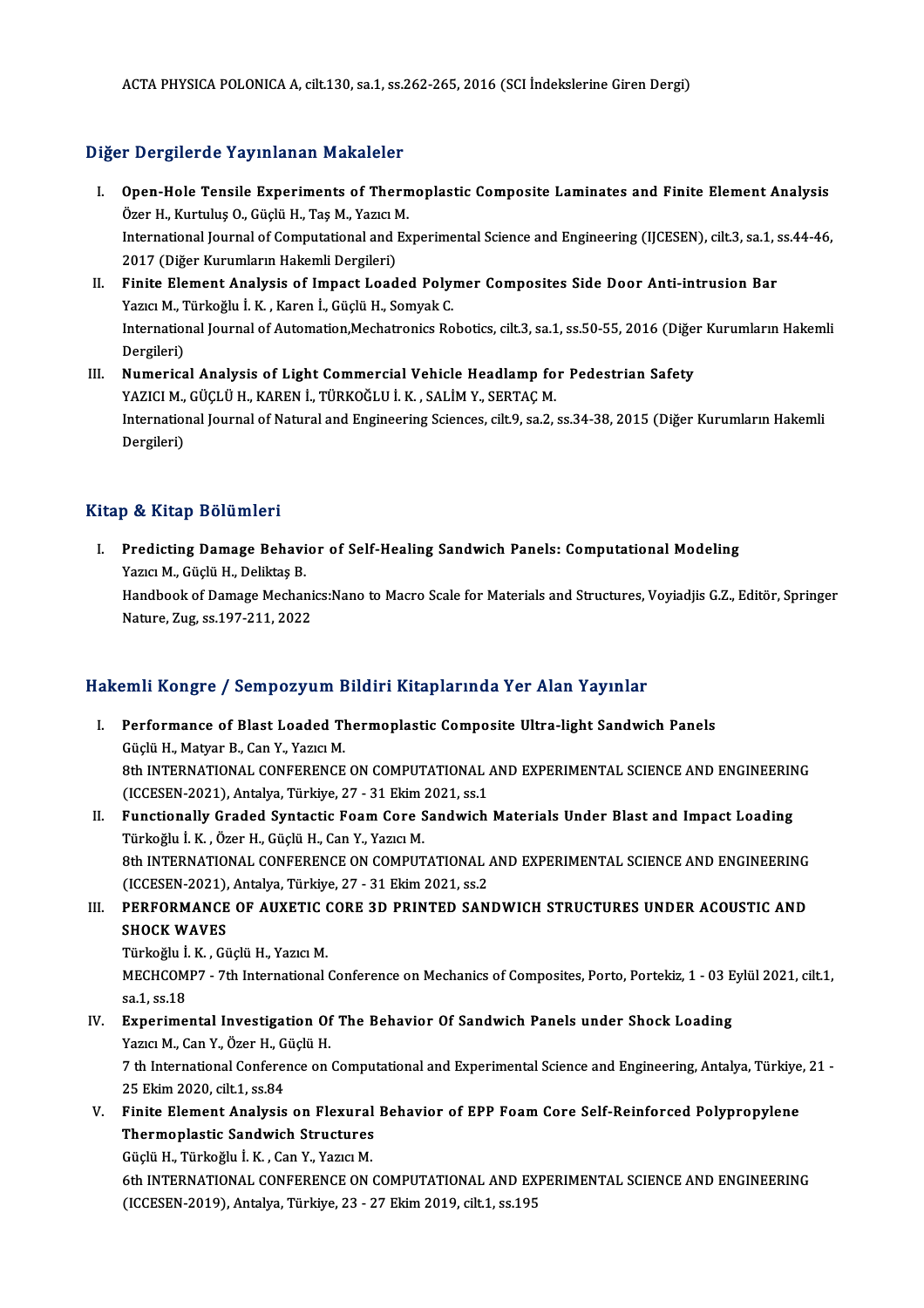# VI. NUMERICAL AND EXPERIMENTAL STUDY OF DC04 SHEETMETAL FORMABILITY NUMERICAL AND EXPERIMENTAL STUL<br>Vatansevver H., Kamas T., Güçlü H., Yazıcı M.<br>The International Conference of Materiale ar The International Conference of Materials and Engineering Technologies (TICMET'19), Gaziantep, Türkiye, 10 - 12<br>Ekim 2019. cilt.1. ss.6 Vatansevver H., Kamas T., Güçlü H., Yazıcı M. The International Conference of Materials and Engineering Technologies (TICMET'19), Gaziantep, Türkiye, 10 -<br>Ekim 2019, cilt.1, ss.6<br>VII. Finite Element Simulation of the Telescopic Crash Boxes Designing by Adhesively Bond Ekim 2019, cilt.1, ss<br>Finite Element Si<br>Aluminum Tubes<br>Can Y. Cüslü H. Kas Finite Element Simulation of t<br>Aluminum Tubes<br>Can Y., Güçlü H., Kasar İ., Yazıcı M.<br>Eth International Conference on C Aluminum Tubes<br>Can Y., Güçlü H., Kasar İ., Yazıcı M.<br>5th International Conference on Computational and Experimental Science and Engineering (ICCESEN-2018),<br>Antalya Türkiye 12, 16 Ekim 2018 Can Y., Güçlü H., Kasar İ., Yazıcı M.<br>5th International Conference on Con<br>Antalya, Türkiye, 12 - 16 Ekim 2018<br>Finito Flament Analygis of the In 5th International Conference on Computational and Experimental Science and Engineering (ICCESEN-2018),<br>Antalya, Türkiye, 12 - 16 Ekim 2018<br>VIII. Finite Element Analysis of the Impact Behaviour of Natural Rubber Based Synta Antalya, Türkiye, 12 - 16 Ekim 2018<br>Finite Element Analysis of the Impact Bel<br>Sandwich Structure with Aluminum Skin<br>Yazıa M. Kasım H. Güçlü H. Türkeğlu İ. K. Gü Finite Element Analysis of the Impact Behav<br>Sandwich Structure with Aluminum Skin<br>Yazıcı M., Kasım H., Güçlü H., Türkoğlu İ. K. , Can Y.<br>Eth International Conference en Computational en Sandwich Structure with Aluminum Skin<br>1951 - Yazıcı M., Kasım H., Güçlü H., Türkoğlu İ. K. , Can Y.<br>5th International Conference on Computational and Experimental Science and Engineering (ICCESEN-2018), Yazıcı M., Kasım H., Güçlü H., Türkoğl<br>5th International Conference on Con<br>Antalya, Türkiye, 12 - 16 Ekim 2018<br>Continuous Carbon Eiber (Bolun 5th International Conference on Computational and Experimental Science and Engineering (ICCESEN-2018)<br>Antalya, Türkiye, 12 - 16 Ekim 2018<br>IX. Continuous Carbon Fiber/Polypropylene Thermoplastic Composite Telescopic Crash B Antalya, Türkiye,<br>Continuous Ca:<br>Passenger Car Continuous Carbon Fiber/Polyprop<br>Passenger Car<br>Can Y., Güçlü H., Türkoğlu İ.K. , Yazıcı M.<br>21th International Conference en Compa Passenger Car<br>Can Y., Güçlü H., Türkoğlu İ. K. , Yazıcı M.<br>21th International Conference on Composite Structures, Bologna, İtalya, 4 - 07 Eylül 2018 Can Y., Güçlü H., Türkoğlu İ. K. , Yazıcı M.<br>21th International Conference on Composite Structures, Bologna, İtalya, 4 - 07 Eylül 2018<br>X. Comparative Study On Quasi-static and Impact Load Performance of Cubic, Pyramidal, a 21th International Conference on Composite Structures, Bologna, İtalya, 4 - 07 Eylül 2018<br>Comparative Study On Quasi-static and Impact Load Performance of Cubic, Pyramidal, and Hexag<br>CellShaped Carbon Fiber/ Polypropylene Comparative Study On Quasi-static and Impact Load Performance of Cubic, Pyra<br>CellShaped Carbon Fiber/ Polypropylene Thermoplastic Composite Truss Lattic<br>Structures with CarbonFiber/Polypropylene Laminated Composite Face Sh CellShaped Carbon Fiber/ Polypropylene Thermoplastic Composite Truss Lattice Core Sandwich<br>Structures with CarbonFiber/Polypropylene Laminated Composite Face Sheets<br>Akbulut G., Güçlü H., Türkoğlu İ.K. , Korkmaz B., Can Y., Structures with CarbonFiber/Polypropylene Laminated Composite Face Sheets<br>Akbulut G., Güçlü H., Türkoğlu İ. K. , Korkmaz B., Can Y., Yazıcı M.<br>4th International Conference on Mechanics of Composites, Madrid, İspanya, 9 - 1 Akbulut G., Güçlü H., Türkoğlu İ. K. , Korkmaz B., Can Y., Yazıcı M.<br>4th International Conference on Mechanics of Composites, Madrid, İspanya, 9 - 12 Temmuz<br>XI. Impact Loading Performance of Polymer Foam Core Aluminum Sand 4th International Conference on Mechan<br>Impact Loading Performance of Pol<br>Can Y., Güçlü H., Türkoğlu İ.K. , Yazıcı M.<br><sup>9th</sup> International Advances in Annlied Pl Impact Loading Performance of Polymer Foam Core Aluminum Sandwich Panels<br>Can Y., Güçlü H., Türkoğlu İ. K. , Yazıcı M.<br>8th International Advances in Applied Physics and Materials Science Congress Exhibition, Muğla, Türkiye, Can Y., Güçlü H., Türkoğlu İ. K. , Yazıcı M.<br>8th International Advances in Applied Physics and Materials Science Congress Exhibition, Muğla, Türkiye, 24<br>811. THE BENDING RESPONSE OF CARBON FIBER REINFORCED THERMOPLASTI 8th International Advances in Applied Physics and Materials Science Congress Exhibition, Muğla, Türkiye, 24<br>Nisan 2018<br>XII. THE BENDING RESPONSE OF CARBON FIBER REINFORCED THERMOPLASTIC MONO-COMPOSITE<br>RESPONDAL LATTICE TRU PYRAMIDAL LATTICE TRUSS CORE SANDWICHSTRUCTURES GüçlüH.,CanY.,Türkoğlu İ.K. ,YazıcıM. 9th International Automotive Technologies Congress, OTEKON 2018, Bursa, Türkiye, 7 - 08 Mayıs 2018 Güçlü H., Can Y., Türkoğlu İ. K. , Yazıcı M.<br>9th International Automotive Technologies Congress, OTEKON 2018, Bursa, Türkiye, 7 - 08 Mayıs 2018<br>XIII. QUASI-STATIC AND DYNAMIC CHARACTERISATION OF HOTMELTETHYLENE/VINYL ACETA 9th International Automotive Technologies Congress, OTEKON 2018, Bursa, Türkiye, 7 - 08 Mayıs 2018<br>QUASI-STATIC AND DYNAMIC CHARACTERISATION OF HOTMELTETHYLENE/VINYL ACETATE<br>COPOLYMER (EVA) ADHESIVES AND SELFREINFORCED COM QUASI-STATIC AND DYNAMIC CHARACTERI<br>COPOLYMER (EVA) ADHESIVES AND SELFR<br>POLYPROPYLENE FOAMSANDWICH BEAMS<br>Türkeğlu İ.K. Güclü H. Yerici M COPOLYMER (EVA) ADHESIVES AND SELFREINFORCED COMPOSITE LAMINATES /EXPANDED<br>POLYPROPYLENE FOAMSANDWICH BEAMS<br>Türkoğlu İ.K. , Güçlü H., Yazıcı M. 9th International Automotive Technologies Congress, OTEKON 2018, Bursa, Türkiye, 7 - 08 Mayıs 2018 Türkoğlu İ. K. , Güçlü H., Yazıcı M.<br>9th International Automotive Technologies Congress, OTEKON 2018, Bursa, Türkiye, 7 - 08 Mayıs 2018<br>XIV. Experimental Investigation of the Open-Hole Effect on Self Reinforced Polypro Thermoplastic Composite Laminates Experimental Investigation of the Open-Hole E<br>Thermoplastic Composite Laminates<br>Türkoğlu İ.K. , Güçlü H., Kurtuluş O., Can Y., Yazıcı M.<br>1st International Symposium on Light Allews and Get 1st International Symposium on Light Alloys and Composite Materials (ISLAC'18), Karabük, Türkiye, 22 - 24 Mart<br>2018 Türkoğlu İ. K., Güçlü H., Kurtuluş O., Can Y., Yazıcı M. 1st International Symposium on Light Alloys and Composite Materials (ISLAC'18), Karabük, Türkiye, 22 - 24 M<br>2018<br>XV. Impact Response of Polymer Foam Core Aluminum Sandwich Panels for Pedestrian Friendly Car<br>Hood 2018<br>Impac<br>Hood Impact Response of Pol<mark>:</mark><br>Hood<br>Güçlü H., Yücel C., Yazıcı M.<br>4th International Conferen Hood<br>Güçlü H., Yücel C., Yazıcı M.<br>4th International Conference on Computational and Experimental Science and Engineering, Antalya, Türkiye, 4 - 08 Güçlü H., Yü<br>4th Interna<br>Ekim 2017<br>Quesi Stat 4th International Conference on Computational and Experimental Science and Engineering, Antalya, Türkiye,<br>Ekim 2017<br>XVI. Quasi-Static and Dynamic Characterisation of Hotmelt Ethylene/Vinyl Acetate Copolymer (EVA) Ekim 2017<br>Quasi-Stati<br>Adhesives<br><sup>Vorig</sup> M. Ko Quasi-Static and Dynamic Characteri<br>Adhesives<br>Yazıcı M., Kandirmiş İ. K. , Güçlü H., Can Y.<br>4th International Conference en Compute Adhesives<br>Yazıcı M., Kandirmiş İ. K. , Güçlü H., Can Y.<br>4th International Conference on Computational and Experimental Science and Engineering (ICCESEN-2017), Antalya,Türkiye,4 -08Ekim2017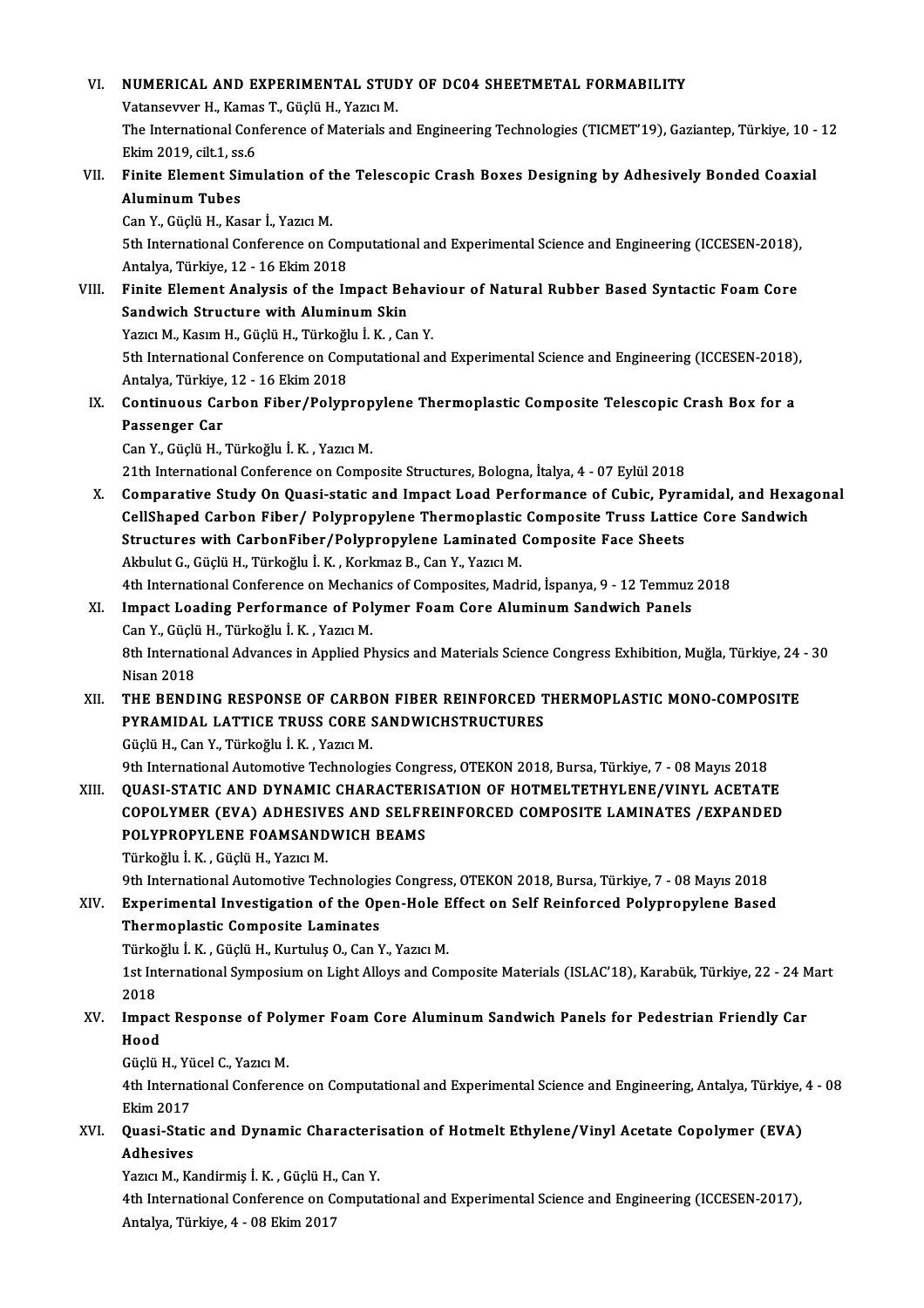| XVII.   | Mechanical Performance of Carbon Fiber Reinforced Thermoplastic Composite Pyramidal Lattice<br><b>Truss Core Sandwich Structures</b><br>Can Y., Güçlü H., Kandirmiş İ. K., Yazıcı M.                    |
|---------|---------------------------------------------------------------------------------------------------------------------------------------------------------------------------------------------------------|
|         | 20th International Conference on Composite Structures, Paris, Fransa, 4 - 07 Eylül 2017, ss.68                                                                                                          |
| XVIII.  | Lateral Side Impact Performance of Rubber Based Syntactic Foam Core Sandich Panels                                                                                                                      |
|         | Yazıcı M., Kasım H., Güçlü H., Kandirmiş İ. K., Can Y.                                                                                                                                                  |
|         | 3rd International Conference on Mechanics of Composites (MECHCOMP3), Bologna, İtalya, 4 - 07 Temmuz 2017,                                                                                               |
|         | ss 40                                                                                                                                                                                                   |
| XIX.    | Investigation of the Hyperelastic Material Coated Steel Car Hood Concerning Pedestrian Head Impact<br><b>Protection by Finite Element Analysis</b>                                                      |
|         | Yazıcı M., Yücel C., Güçlü H.                                                                                                                                                                           |
|         | 7th International Advances in Applied Physics and Materials Science Congress Exhibition, Muğla, Türkiye, 22 - 26                                                                                        |
|         | Nisan 2017, ss 98                                                                                                                                                                                       |
| XX.     | TERMOPLASTIK KOMPOZIT MALZEME VE SENTAKTIK KÖPÜK ESASLI SANDVİÇ YAPILARDAN ÇOK<br>HAFİF TAMPON KİRİŞİ VE DARBE SÖNÜMLEYİCİ GELİŞTİRİLMESİ                                                               |
|         | Özer H., Can Y., Güçlü H., Karen İ., Yazıcı M.                                                                                                                                                          |
| XXI.    | OTEKON 2016. 8. Otomotiv Teknolojileri Kongresi, Bursa, Türkiye, 23 - 24 Mayıs 2016, ss. 565-570<br>FINITE ELEMENT ANALYSIS OF IMPACT LOADED POLYMER COMPOSITES SIDE DOOR ANTI-<br><b>INTRUSION BAR</b> |
|         | Yazıcı M., Türkoğlu İ. K., Karen İ., Güçlü H., Somyak C.                                                                                                                                                |
|         | 4th International Conference on Advances in Civil, Structural and Mechanical Engineering-CSM2016, Birmingham,                                                                                           |
|         | Birleşik Krallık, 17 - 18 Mart 2016, ss 84-89                                                                                                                                                           |
| XXII.   | Experimental Determination of Mechanical Properties of 2D Cross Ply Glass Reinforced                                                                                                                    |
|         | Thermoplastic Laminated Composite Materials and Finite Element Model Validation                                                                                                                         |
|         | Yazıcı M., Özer H., Türkoğlu İ. K., Güçlü H., Karen İ.                                                                                                                                                  |
|         | 2nd International Conference on Computational and Experimental Science and Engineering (ICCESEN 2015),<br>Antalya, Türkiye, 14 - 19 Ekim 2015                                                           |
| XXIII.  | Numerical Analysis of Light Commercial Vehicle Headlamp for Pedestrian Safety                                                                                                                           |
|         | Yazıcı M., Güçlü H., Karen İ., Kandirmiş İ. K., Yagoub S., Malkoç S.                                                                                                                                    |
|         | (ICNES 2015) INTERNATIONAL CONGRESS ON NATURALAND ENGINEERING SCIENCES, Sarajevo, Bosna-Hersek, 9<br>- 13 Eylül 2015, ss 39                                                                             |
| XXIV.   | Investigation of the Polymer Composite Side Door Anti-intrusionBar for a Light Commercial Vehicle                                                                                                       |
|         | KAREN İ., TÜRKOĞLU İ. K., ÖZER H., GÜÇLÜ H., somyak c., torçuk c.                                                                                                                                       |
|         | INTERNATIONAL CONGRESS ON NATURAL AND ENGINEERING SCIENCES (ICNES 2015), Bosna-Hersek, 9 - 13                                                                                                           |
| XXV.    | Eylül 2015<br>Frontal crash simulation of the Composite Car Bumper to Rigid Barriers and Poles                                                                                                          |
|         | ÖZER H., can y., KAREN İ., GÜÇLÜ H.                                                                                                                                                                     |
|         | International Congress On Natural And Engineering Sciences (ICNES 2015), Bosna-Hersek, 9 - 13 Eylül 2015                                                                                                |
| XXVI.   | Experimental Determination of Mechanical Properties of 2D Cross Ply Glass Fiber Reinforced                                                                                                              |
|         | Thermoplastic Laminated Composite Materials and Finite Element Model Validation                                                                                                                         |
|         | YAZICI M., ÖZER H., KANDİRMİŞ İ. K., GÜÇLÜ H., KAREN İ.                                                                                                                                                 |
|         | 2nd International Conference on Computational and Experimental Science and Engineering (ICCESEN 2015),                                                                                                  |
|         | Antalya, Türkiye, 14 - 19 Ekim 2015                                                                                                                                                                     |
| XXVII.  | Optimal Design of Light Commercial Vehicle Headlamp for Pedestrian Protection                                                                                                                           |
|         | Yazıcı M., Güçlü H., Karen İ., Kandirmiş İ. K., Malkoç S.                                                                                                                                               |
|         | 2nd International Conference on Computational and Experimental Science and Engineering (ICCESEN 2015),                                                                                                  |
| XXVIII. | Antalya, Türkiye, 14 - 19 Ekim 2015, ss 274<br>Frontal crash simulation of the Composite Car Bumper to rigid barriers and poles                                                                         |
|         | Yazıcı M., Özer H., Can Y., Karen İ., Türkoğlu İ. K., Güçlü H.                                                                                                                                          |
|         | (ICNES 2015) INTERNATIONAL CONGRESS ON NATURAL AND ENGINEERING SCIENCES, Sarajevo, Bosna-Hersek,                                                                                                        |
|         | 9 - 13 Eylül 2015, ss 20                                                                                                                                                                                |
|         |                                                                                                                                                                                                         |